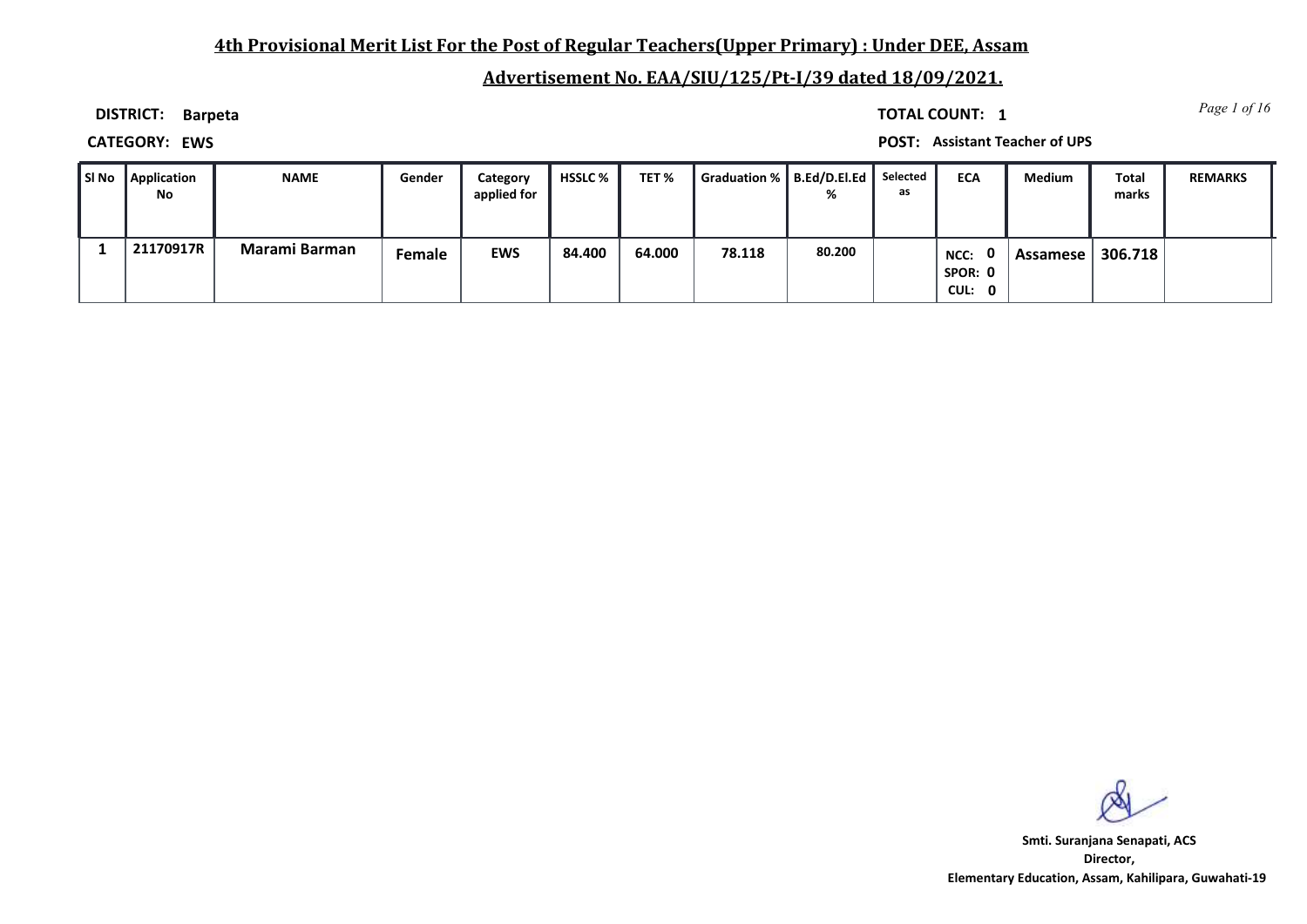|  | <b>DISTRICT:</b> | <b>Barpeta</b> |
|--|------------------|----------------|
|--|------------------|----------------|

| CATEGORY: OBC/MOBC |  |  |  |  |      | <b>POST: Assistant Teacher of UPS</b> |  |
|--------------------|--|--|--|--|------|---------------------------------------|--|
|                    |  |  |  |  | ____ |                                       |  |

| Sl No          | <b>Application</b><br><b>No</b> | <b>NAME</b>               | Gender      | Category<br>applied for | HSSLC% | TET%   | <b>Graduation %</b> | B.Ed/D.El.Ed<br>% | Selected<br>as       | <b>ECA</b>                  | Medium          | <b>Total</b><br>marks | <b>REMARKS</b> |
|----------------|---------------------------------|---------------------------|-------------|-------------------------|--------|--------|---------------------|-------------------|----------------------|-----------------------------|-----------------|-----------------------|----------------|
| 1              | 21199640R                       | Priyanka Barman           | Female      | OBC/MOBC                | 87.600 | 62.667 | 73.588              | 82.000            | Women<br>Reservation | NCC: 0<br>SPOR: 0<br>CUL: 0 | Assamese        | 305.855               |                |
| $\overline{2}$ | 21169992R                       | Deepjyoti Pathak          | <b>Male</b> | OBC/MOBC                | 85.400 | 70.667 | 74.118              | 72.600            |                      | NCC: 0<br>SPOR: 0<br>CUL: 0 | <b>Assamese</b> | 302.784               |                |
| 3              | 21185117R                       | <b>Barnali Roy</b>        | Female      | OBC/MOBC                | 87.400 | 65.333 | 68.765              | 81.214            | Women<br>Reservation | NCC: 0<br>SPOR: 0<br>CUL: 0 | <b>Assamese</b> | 302.712               |                |
| 4              | 21187871R                       | Deiji Roy                 | Female      | OBC/MOBC                | 77.000 | 74.000 | 67.118              | 83.600            | Women<br>Reservation | NCC: 0<br>SPOR: 0<br>CUL: 0 | Assamese        | 301.718               |                |
| 5              | 21183268R                       | <b>Bidyut Nath</b>        | <b>Male</b> | OBC/MOBC                | 84.000 | 71.333 | 65.471              | 74.000            |                      | NCC: 0<br>SPOR: 0<br>CUL: 0 | <b>Assamese</b> | 294.804               |                |
| 6              | 21114812                        | <b>Kakoli Das</b>         | Female      | OBC/MOBC                | 83.200 | 56.667 | 66.294              | 87.333            | Women<br>Reservation | NCC: 0<br>SPOR: 0<br>CUL: 0 | <b>Assamese</b> | 293.494               |                |
| 7              | 21187305R                       | <b>Tulika Saha</b>        | Female      | OBC/MOBC                | 82.800 | 60.000 | 73.235              | 77.100            | Women<br>Reservation | NCC: 0<br>SPOR: 0<br>CUL: 0 | Assamese        | 293.135               |                |
| 8              | 21184068R                       | Priyatama Talukdar        | Female      | OBC/MOBC                | 70.600 | 64.667 | 75.118              | 80.950            | Women<br>Reservation | NCC: 0<br>SPOR: 0<br>CUL: 0 | <b>Assamese</b> | 291.334               |                |
| 9              | 21171415R                       | <b>Koushik Pratim Roy</b> | <b>Male</b> | OBC/MOBC                | 78.800 | 75.333 | 58.353              | 78.600            |                      | NCC: 0<br>SPOR: 0<br>CUL: 0 | <b>Assamese</b> | 291.086               |                |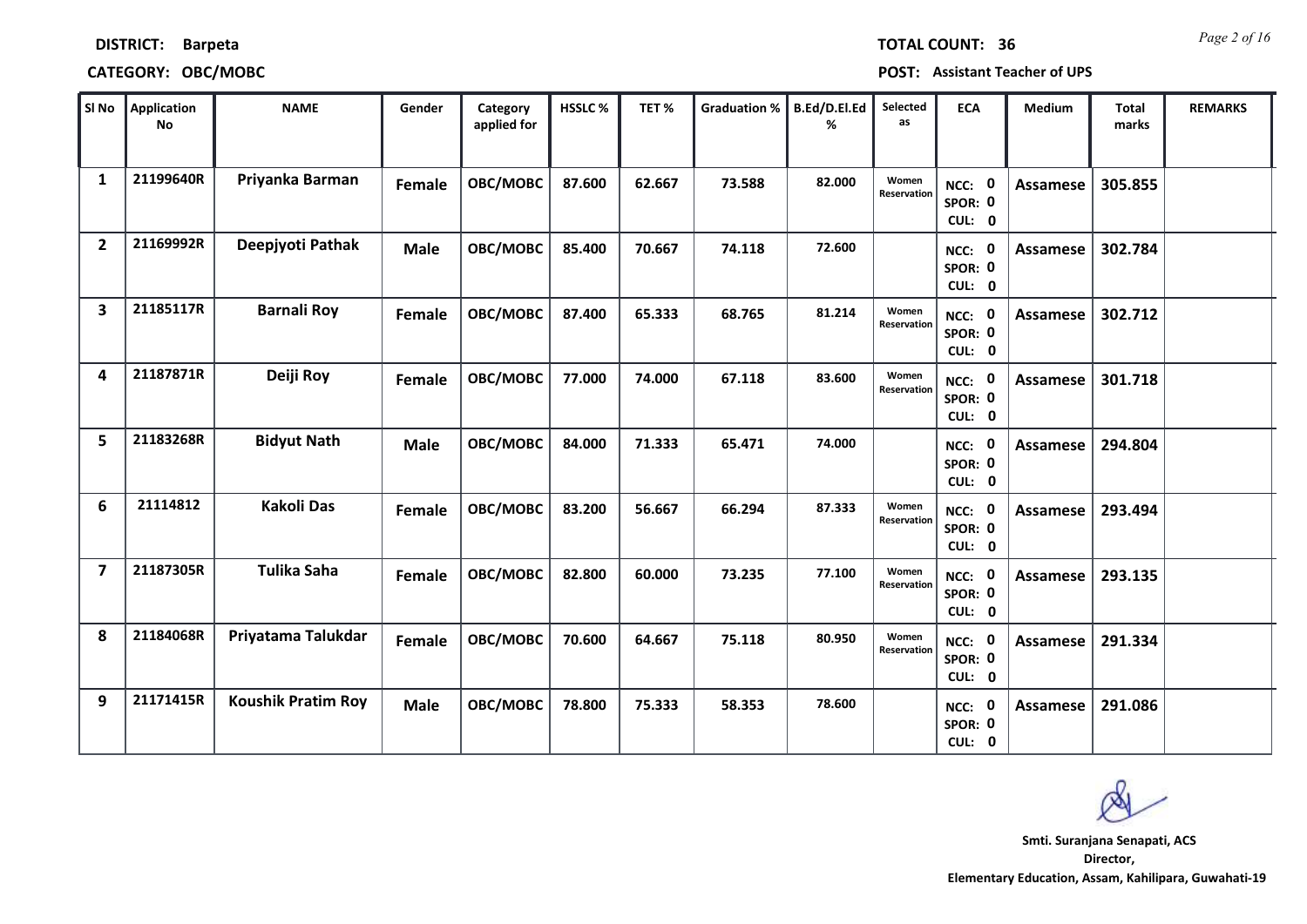| <b>DISTRICT:</b> | <b>Barpeta</b> |
|------------------|----------------|
|------------------|----------------|

### **CATEGORY: OBC/MOBC POST: Assistant Teacher of UPS**

| SI No | Application<br><b>No</b> | <b>NAME</b>          | Gender      | Category<br>applied for | HSSLC% | TET%   | <b>Graduation %</b> | B.Ed/D.El.Ed<br>℅ | Selected<br>as       | <b>ECA</b>                         | <b>Medium</b>   | <b>Total</b><br>marks | <b>REMARKS</b> |
|-------|--------------------------|----------------------|-------------|-------------------------|--------|--------|---------------------|-------------------|----------------------|------------------------------------|-----------------|-----------------------|----------------|
| 10    | 21204469R                | <b>Aditi Nath</b>    | Female      | OBC/MOBC                | 78.000 | 71.333 | 75.353              | 65.150            | Women<br>Reservation | NCC: 0<br>SPOR: 0<br>CUL: 0        | Assamese        | 289.836               |                |
| 11    | 21200424R                | <b>Intu Das</b>      | Female      | OBC/MOBC                | 78.000 | 58.667 | 68.941              | 83.278            | Women<br>Reservation | NCC: 0<br>SPOR: 0<br>CUL: 0        | Assamese        | 288.886               |                |
| 12    | 21186670R                | <b>Rinki Das</b>     | Female      | OBC/MOBC                | 78.600 | 57.333 | 73.941              | 78.750            | Women<br>Reservation | NCC: 0<br>SPOR: 0<br>CUL: 0        | Assamese        | 288.625               |                |
| 13    | 21174278R                | <b>Karina Medhi</b>  | Female      | OBC/MOBC                | 80.600 | 61.333 | 66.118              | 80.286            | Women<br>Reservation | NCC: 0<br>SPOR: 0<br>CUL: 0        | Assamese        | 288.337               |                |
| 14    | 21187537R                | Jyotismita Das       | Female      | OBC/MOBC                | 90.000 | 59.333 | 61.056              | 77.357            | Women<br>Reservation | NCC: 0<br>SPOR: 0<br>CUL: 0        | Assamese        | 287.746               |                |
| 15    | 21114482                 | Kritika Patgiri      | Female      | OBC/MOBC                | 75.400 | 56.667 | 74.588              | 80.357            |                      | NCC: 0<br>SPOR: 0<br>CUL: 0        | <b>Assamese</b> | 287.012               |                |
| 16    | 21186963R                | <b>Tulika Baruah</b> | Female      | OBC/MOBC                | 75.600 | 60.000 | 74.706              | 76.500            |                      | NCC: 0<br>SPOR: 0<br>CUL: 0        | Assamese        | 286.806               |                |
| 17    | 21179493R                | Pranjal Hazarika     | <b>Male</b> | OBC/MOBC                | 81.600 | 58.000 | 73.765              | 73.350            |                      | <b>NCC: 0</b><br>SPOR: 0<br>CUL: 0 | Assamese        | 286.715               |                |
| 18    | 21186977R                | <b>Susmita Paul</b>  | Female      | OBC/MOBC                | 81.000 | 61.333 | 66.000              | 78.333            |                      | NCC: 0<br>SPOR: 0<br>CUL: 0        | Assamese        | 286.667               |                |

**Director, Elementary Education, Assam, Kahilipara, Guwahati-19 Smti. Suranjana Senapati, ACS**

*Page 3 of 16* **TOTAL COUNT: 36**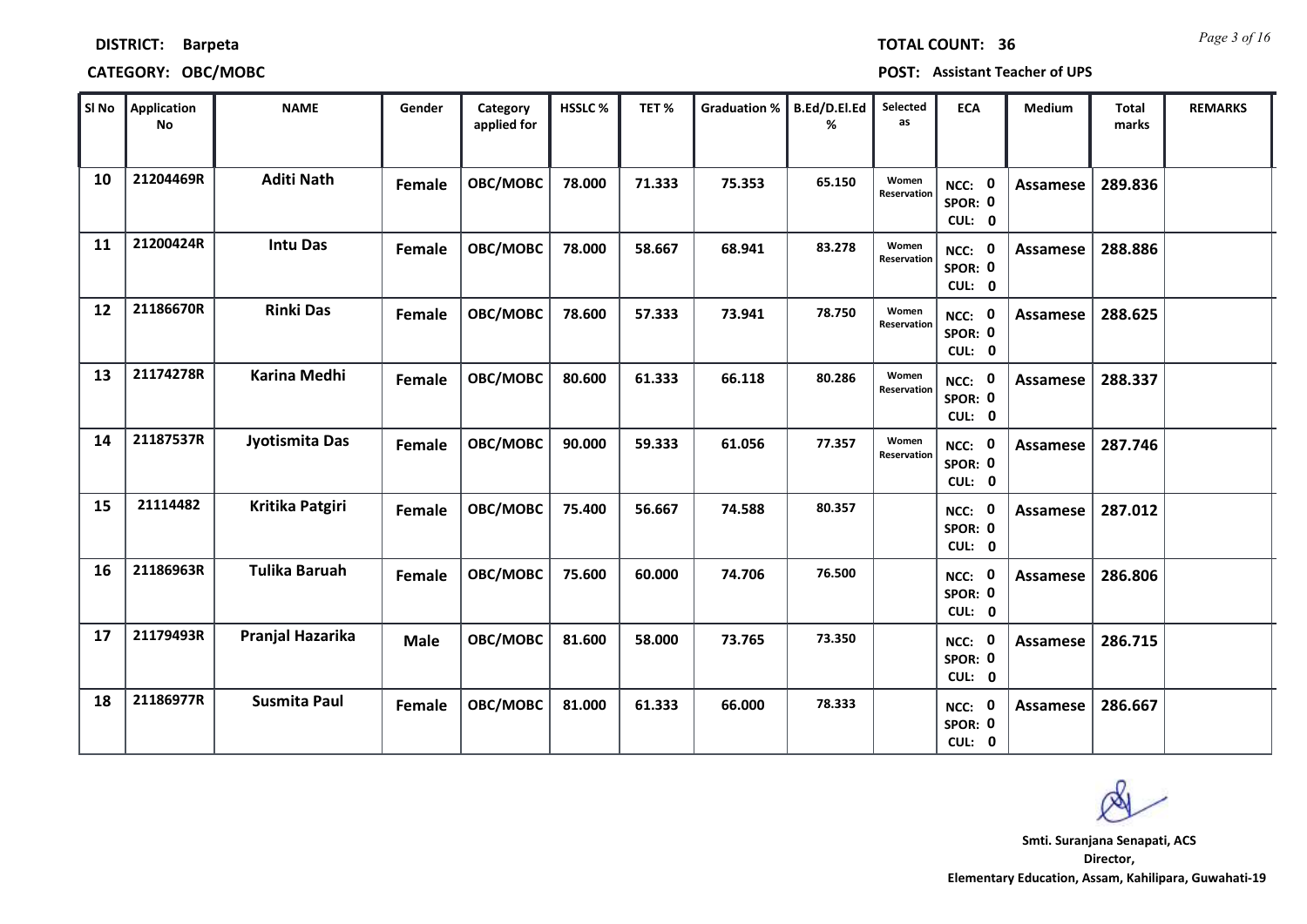|    | SI No   Application<br><b>No</b> | <b>NAME</b>            | Gender      | Category<br>applied for | HSSLC% | TET%   | Graduation %   B.Ed/D.El.Ed | ℅      | Selected<br>as | <b>ECA</b>                         | Medium          | Total<br>marks | <b>REMARKS</b> |
|----|----------------------------------|------------------------|-------------|-------------------------|--------|--------|-----------------------------|--------|----------------|------------------------------------|-----------------|----------------|----------------|
| 19 | 21170139R                        | <b>Naren Nath</b>      | <b>Male</b> | OBC/MOBC                | 78.000 | 62.000 | 71.176                      | 75.250 |                | NCC: 0<br>SPOR: 0<br>CUL: 0        | Assamese        | 286.426        |                |
| 20 | 21168225R                        | Rashmi Devi            | Female      | OBC/MOBC                | 66.000 | 63.333 | 76.400                      | 80.600 |                | NCC: 0<br>SPOR: 0<br>CUL: 0        | <b>Assamese</b> | 286.333        |                |
| 21 | 21174009R                        | <b>Karabi Das</b>      | Female      | OBC/MOBC                | 79.800 | 56.000 | 72.647                      | 77.643 |                | NCC: 0<br>SPOR: 0<br>CUL: 0        | Assamese        | 286.090        |                |
| 22 | 21192428R                        | <b>Barbie Boruah</b>   | Female      | OBC/MOBC                | 78.400 | 58.667 | 71.143                      | 77.714 |                | NCC: 0<br>SPOR: 0<br>CUL: 0        | <b>Assamese</b> | 285.924        |                |
| 23 | 21187894R                        | Upasana Nath           | Female      | OBC/MOBC                | 76.800 | 58.667 | 68.235                      | 82.000 |                | NCC: 0<br>SPOR: 0<br>CUL: 0        | <b>Assamese</b> | 285.702        |                |
| 24 | 21192672R                        | <b>Moitree Baruah</b>  | Female      | OBC/MOBC                | 68.600 | 64.667 | 72.429                      | 79.929 |                | NCC: 0<br>SPOR: 0<br>CUL: 0        | Assamese        | 285.624        |                |
| 25 | 21188570R                        | <b>Taslima Khatun</b>  | Female      | OBC/MOBC                | 76.600 | 55.333 | 82.647                      | 70.929 |                | NCC: 0<br>SPOR: 0<br>CUL: 0        | <b>Assamese</b> | 285.509        |                |
| 26 | 21191643R                        | <b>Kuntala Devi</b>    | Female      | OBC/MOBC                | 71.800 | 67.333 | 70.118                      | 76.100 |                | <b>NCC: 0</b><br>SPOR: 0<br>CUL: 0 | Assamese        | 285.351        |                |
| 27 | 21179080R                        | <b>Hemashree Dutta</b> | Female      | OBC/MOBC                | 71.400 | 70.000 | 79.071                      | 64.556 |                | <b>NCC: 0</b><br>SPOR: 0<br>CUL: 0 | Assamese        | 285.027        |                |

### **CATEGORY: OBC/MOBC POST: Assistant Teacher of UPS**

**DISTRICT: Barpeta**

**Director, Elementary Education, Assam, Kahilipara, Guwahati-19 Smti. Suranjana Senapati, ACS**

*Page 4 of 16* **TOTAL COUNT: 36**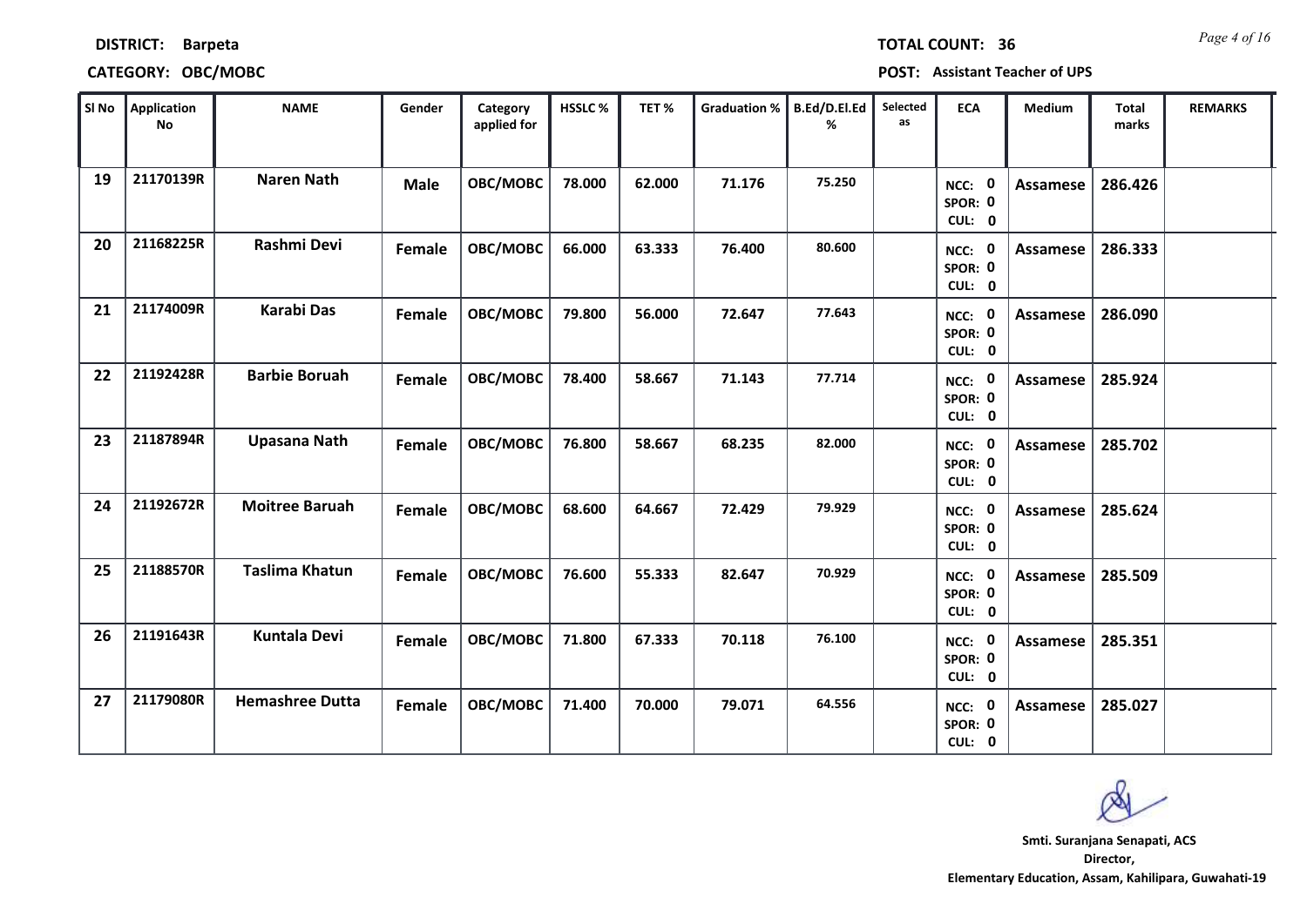| <b>DISTRICT:</b> | <b>Barpeta</b> |
|------------------|----------------|
|------------------|----------------|

### **CATEGORY: OBC/MOBC POSTS**

*Page 5 of 16* **TOTAL COUNT: 36**

| OST: Assistant Teacher of UPS |  |
|-------------------------------|--|
|-------------------------------|--|

| $ $ SI No $ $ | <b>Application</b><br>No | <b>NAME</b>              | Gender      | Category<br>applied for | HSSLC% | TET%   | <b>Graduation %</b> | B.Ed/D.El.Ed<br>% | Selected<br>as | <b>ECA</b>                               | <b>Medium</b>   | <b>Total</b><br>marks | <b>REMARKS</b> |
|---------------|--------------------------|--------------------------|-------------|-------------------------|--------|--------|---------------------|-------------------|----------------|------------------------------------------|-----------------|-----------------------|----------------|
| 28            | 21187265R                | <b>Sumitra Khatanier</b> | Female      | OBC/MOBC                | 72.000 | 55.333 | 77.385              | 80.050            |                | $\mathbf 0$<br>NCC:<br>SPOR: 0<br>CUL: 0 | Assamese        | 284.768               |                |
| 29            | 21117533                 | <b>Sumita Das</b>        | Female      | OBC/MOBC                | 80.600 | 60.667 | 66.118              | 77.357            |                | NCC: 0<br>SPOR: 0<br>CUL: 0              | Assamese        | 284.741               |                |
| 30            | 21132204                 | Kunjalata Handique       | Female      | OBC/MOBC                | 63.200 | 56.667 | 77.929              | 86.700            |                | NCC: 0<br>SPOR: 0<br>CUL: 0              | <b>Assamese</b> | 284.495               |                |
| 31            | 21188138R                | <b>Bhrigu Roy</b>        | <b>Male</b> | OBC/MOBC                | 80.400 | 56.000 | 68.059              | 79.850            |                | $\mathbf 0$<br>NCC:<br>SPOR: 0<br>CUL: 0 | Assamese        | 284.309               |                |
| 32            | 21170612R                | Rakhi Sah                | Female      | OBC/MOBC                | 76.000 | 64.667 | 69.235              | 74.350            |                | NCC: 0<br>SPOR: 0<br>CUL: 0              | Assamese        | 284.252               |                |
| 33            | 21185312R                | Chayanika Ray            | Female      | OBC/MOBC                | 69.800 | 64.667 | 71.765              | 77.857            |                | NCC: 0<br>SPOR: 0<br>CUL: 0              | <b>Assamese</b> | 284.089               |                |
| 34            | 21193270R                | <b>Sur Hoque Ali</b>     | <b>Male</b> | OBC/MOBC                | 74.600 | 66.000 | 66.588              | 76.400            |                | NCC: 0<br>SPOR: 0<br>CUL: 0              | <b>Assamese</b> | 283.588               |                |
| 35            | 21180756R                | Archana Rajbongshi       | Female      | OBC/MOBC                | 70.600 | 65.333 | 68.471              | 79.071            |                | NCC: 0<br>SPOR: 0<br>CUL: 0              | Assamese        | 283.475               |                |
| 36            | 21184499R                | Karabi Talukdar          | Female      | OBC/MOBC                | 79.200 | 61.333 | 66.941              | 75.300            |                | $\mathbf 0$<br>NCC:<br>SPOR: 0<br>CUL: 0 | <b>Assamese</b> | 282.775               |                |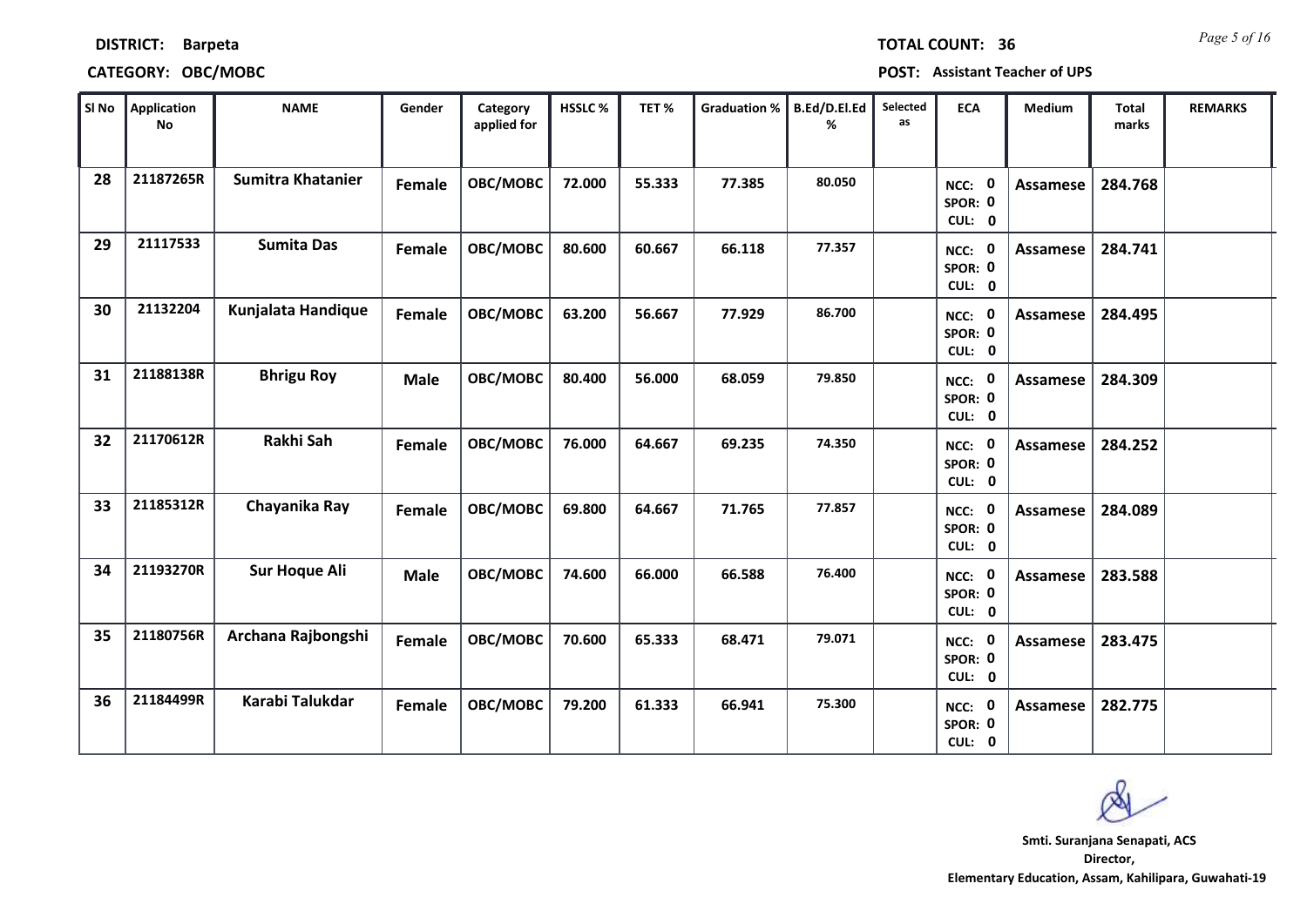| SI No                   | <b>Application</b><br>No | <b>NAME</b>             | Gender      | Category<br>applied for  | <b>HSSLC%</b> | TET%   | Graduation % | B.Ed/D.El.Ed<br>% | Selected<br>as       | <b>ECA</b>                                   | <b>Medium</b> | Total<br>marks | <b>REMARKS</b>         |
|-------------------------|--------------------------|-------------------------|-------------|--------------------------|---------------|--------|--------------|-------------------|----------------------|----------------------------------------------|---------------|----------------|------------------------|
| 1                       | 21169543R                | <b>Rezaul Alom</b>      | <b>Male</b> | <b>EWS</b><br><b>PwD</b> | 62.600        | 63.333 | 61.600       | 80.364            |                      | 0<br>NCC:<br>SPOR: 0<br>CUL: 0               | Assamese      | 267.897        | <b>PwD</b><br>Withheld |
| $\overline{2}$          | 21198253R                | <b>Md Shaidul Islam</b> | <b>Male</b> | <b>UR</b><br><b>PwD</b>  | 68.600        | 65.333 | 62.706       | 69.620            |                      | 0<br>NCC:<br>SPOR: 0<br>CUL: 0               | Assamese      | 266.259        | PwD<br>Withheld        |
| $\overline{\mathbf{3}}$ | 21180543R                | <b>Rakesh Das</b>       | <b>Male</b> | <b>UR</b><br><b>PwD</b>  | 73.200        | 62.000 | 49.471       | 68.300            |                      | 0<br>NCC:<br>SPOR: 0<br><b>CUL:</b><br>- 0   | Assamese      | 252.971        | PwD<br>Withheld        |
| 4                       | 21196296R                | Jutika Das              | Female      | OBC/MOBC<br><b>PwD</b>   | 58.000        | 55.333 | 49.333       | 76.643            | Women<br>Reservation | 0<br>NCC:<br>SPOR: 0<br>CUL:<br>$\mathbf{0}$ | Assamese      | 239.310        | PwD<br>Withheld        |
| 5                       | 21191512R                | Renuara Begum           | Female      | <b>UR</b><br><b>PwD</b>  | 59.200        | 61.333 | 42.778       | 73.500            | Women<br>Reservation | 0<br>NCC:<br>SPOR: 0<br>CUL: 0               | Assamese      | 236.811        | PwD<br>Withheld        |

**CATEGORY: PwD POST: Assistant Teacher of UPS**

**DISTRICT: Barpeta**

**Director, Elementary Education, Assam, Kahilipara, Guwahati-19 Smti. Suranjana Senapati, ACS**

*Page 6 of 16* **TOTAL COUNT: 5**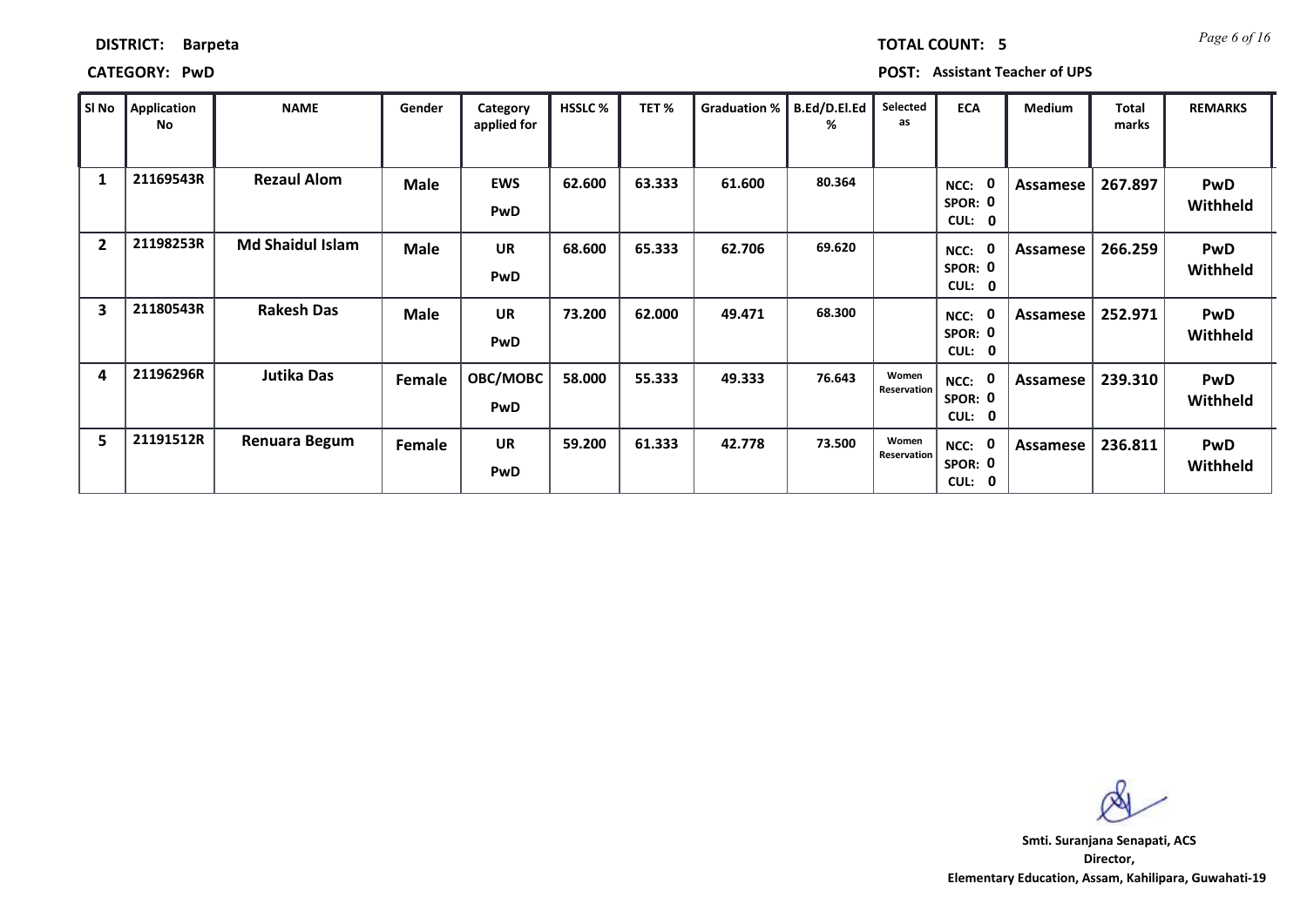*Page 7 of 16* **TOTAL COUNT: 1**

**DISTRICT: Barpeta**

**CATEGORY: SC POST: Assistant Teacher of UPS**

| SI No | <b>Application</b><br>No | <b>NAME</b>       | Gender        | Category<br>applied for | HSSLC % | TET %  | Graduation %   B.Ed/D.El.Ed |        | Selected<br>as | <b>ECA</b>                | Medium   | <b>Total</b><br>marks | <b>REMARKS</b> |
|-------|--------------------------|-------------------|---------------|-------------------------|---------|--------|-----------------------------|--------|----------------|---------------------------|----------|-----------------------|----------------|
|       | 21190653R                | <b>Kakali Das</b> | <b>Female</b> | <b>SC</b>               | 79.600  | 59.333 | 73.059                      | 81.100 |                | NCC:<br>SPOR: 0<br>CUL: 0 | Assamese | 293.092               |                |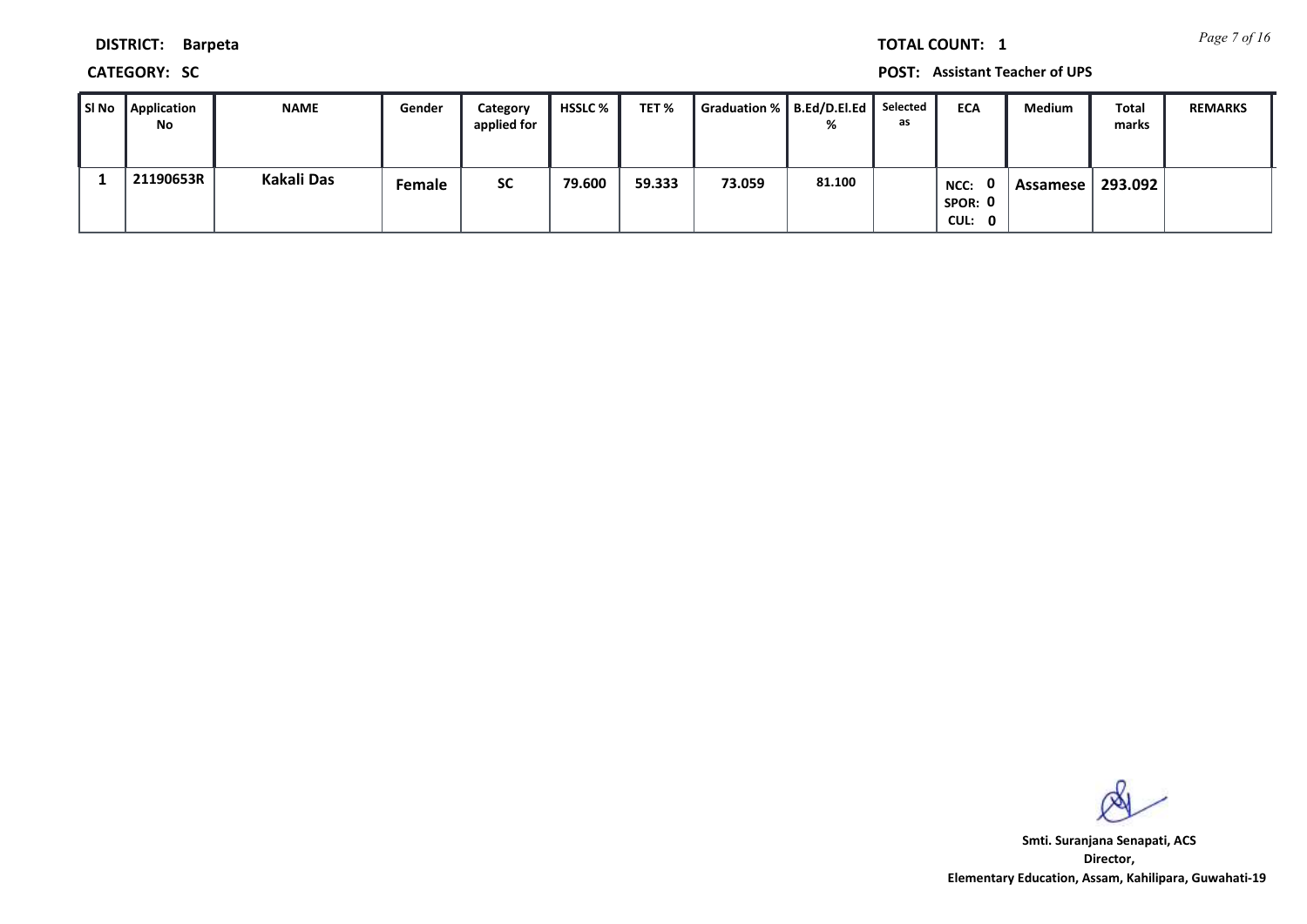| SI No                   | <b>Application</b><br>No | <b>NAME</b>          | Gender      | Category<br>applied for | <b>HSSLC %</b> | TET %  | Graduation % | B.Ed/D.El.Ed<br>% | Selected<br>as       | <b>ECA</b>                                            | <b>Medium</b> | <b>Total</b><br>marks | <b>REMARKS</b> |
|-------------------------|--------------------------|----------------------|-------------|-------------------------|----------------|--------|--------------|-------------------|----------------------|-------------------------------------------------------|---------------|-----------------------|----------------|
| 1                       | 21183271R                | <b>Kirty Daimary</b> | Female      | <b>STP</b>              | 81.400         | 58.000 | 73.000       | 74.643            | Women<br>Reservation | NCC: 0<br>SPOR: 0<br>CUL: 0                           | Assamese      | 287.043               |                |
| $\overline{2}$          | 21184174R                | Rima Rabha           | Female      | <b>STP</b>              | 66.000         | 69.333 | 74.235       | 77.286            | Women<br>Reservation | - 0<br>NCC:<br>SPOR: 0<br>CUL:<br>0                   | Assamese      | 286.854               |                |
| $\overline{\mathbf{3}}$ | 21165594R                | Abhijita Daimari     | Female      | <b>STP</b>              | 66.000         | 65.333 | 68.765       | 72.214            |                      | $\mathbf 0$<br>NCC:<br>SPOR: 0<br>CUL:<br>$\mathbf 0$ | Assamese      | 272.312               |                |
| 4                       | 21211104R                | Layana Das           | Female      | <b>STP</b>              | 67.000         | 68.000 | 69.882       | 67.286            |                      | $\mathbf{0}$<br>NCC:<br>SPOR: 0<br>CUL: 0             | Assamese      | 272.168               |                |
| 5                       | 21198070R                | <b>Alongbar Boro</b> | <b>Male</b> | <b>STP</b>              | 74.400         | 60.667 | 57.824       | 74.857            |                      | $\mathbf 0$<br>NCC:<br>SPOR: 0<br>CUL: 0              | Assamese      | 267.747               |                |

### **CATEGORY: STP POST: Assistant Teacher of UPS**

**Director, Elementary Education, Assam, Kahilipara, Guwahati-19 Smti. Suranjana Senapati, ACS**

**DISTRICT: Barpeta**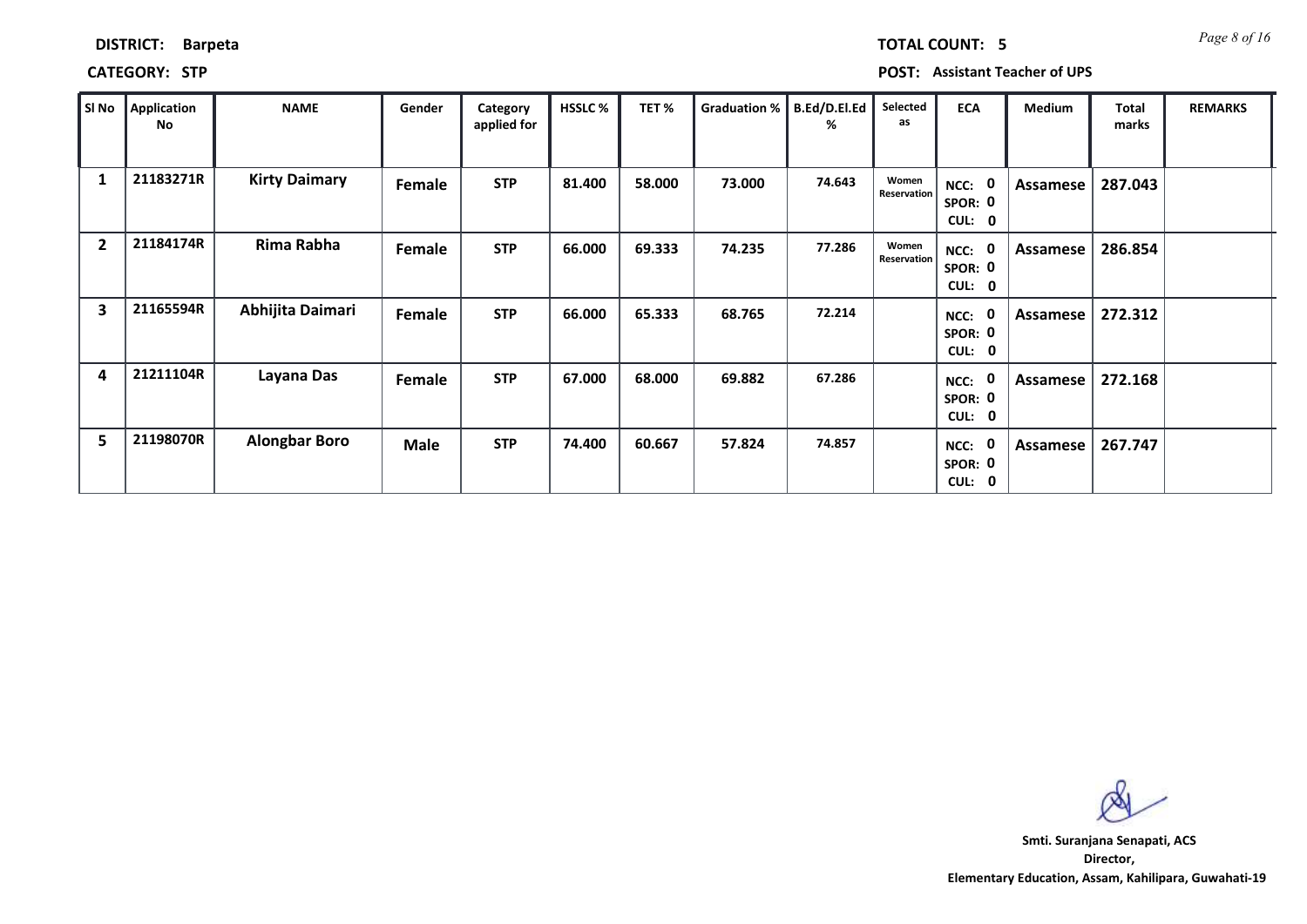*Page 9 of 16* **TOTAL COUNT: 1**

**DISTRICT: Barpeta**

**CATEGORY: STP POST: Assistant Teacher of UPS**

| ∥ SI No | Application<br>No | <b>NAME</b>             | Gender | Category<br>applied for | HSSLC % | TET %  | Graduation %   B.Ed/D.El.Ed   Selected |        | as | <b>ECA</b>                     | <b>Medium</b> | Total<br>marks | <b>REMARKS</b> |
|---------|-------------------|-------------------------|--------|-------------------------|---------|--------|----------------------------------------|--------|----|--------------------------------|---------------|----------------|----------------|
|         | 21185583R         | Nandeswar<br>Kherkatary | Male   | <b>STP</b>              | 78.800  | 62.667 | 73.647                                 | 70.900 |    | 0<br>NCC:<br>SPOR: 0<br>CUL: 0 | <b>Bodo</b>   | 286.014        |                |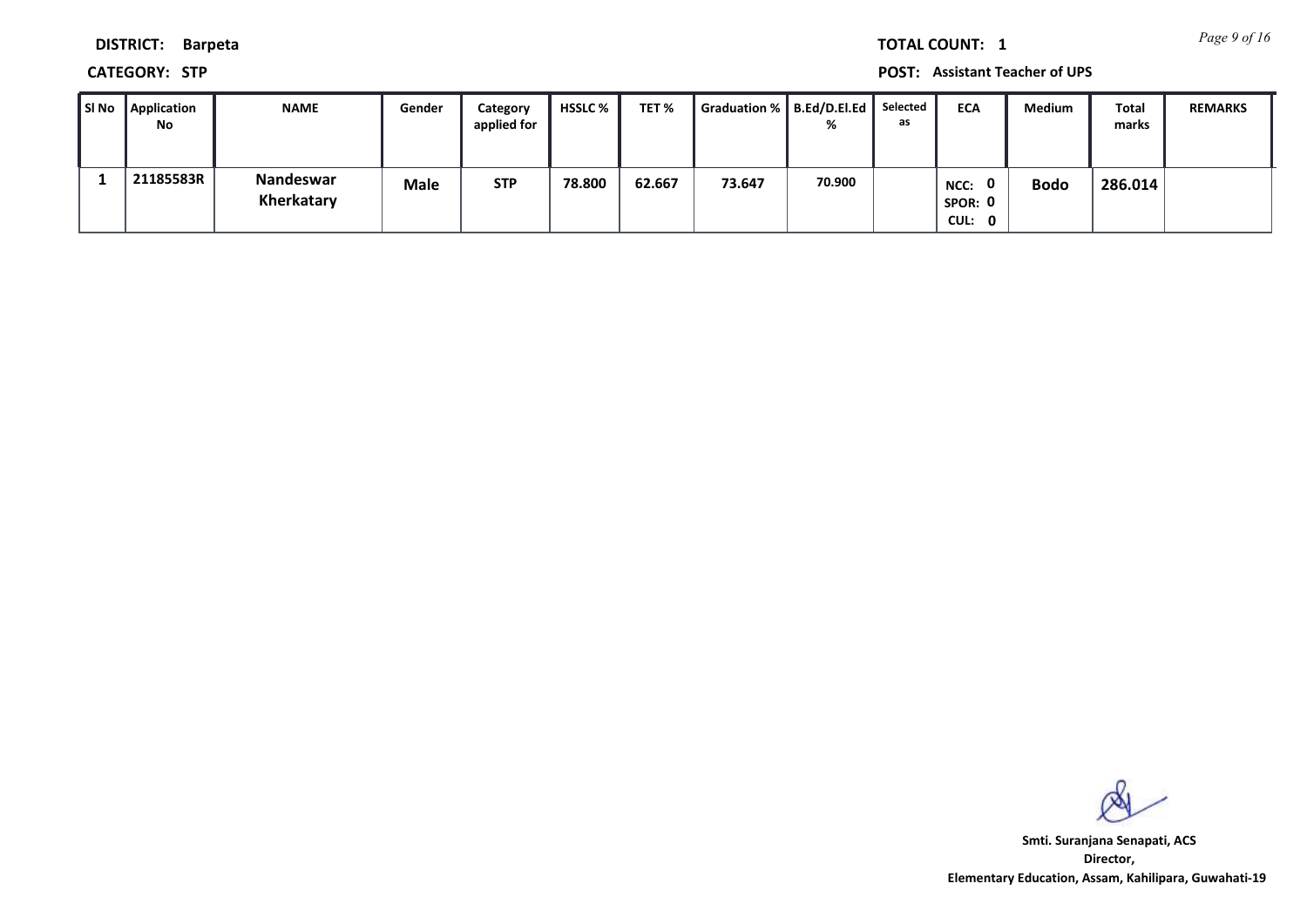| SI No                   | <b>Application</b><br><b>No</b> | <b>NAME</b>             | Gender      | Category<br>applied for | HSSLC% | TET%   | <b>Graduation %</b> | B.Ed/D.El.Ed<br>% | Selected<br>as       | <b>ECA</b>                               | Medium   | <b>Total</b><br>marks | <b>REMARKS</b> |
|-------------------------|---------------------------------|-------------------------|-------------|-------------------------|--------|--------|---------------------|-------------------|----------------------|------------------------------------------|----------|-----------------------|----------------|
| $\mathbf{1}$            | 21112633                        | <b>Sabita Nath</b>      | Female      | OBC/MOBC                | 91.000 | 64.667 | 80.412              | 82.650            | Women<br>Reservation | NCC: 0<br>SPOR: 0<br>CUL: 0              | Assamese | 318.728               |                |
| $\overline{2}$          | 21178883R                       | Subhana Azmi            | Female      | <b>UR</b>               | 79.800 | 70.000 | 83.176              | 84.286            | Women<br>Reservation | NCC: 0<br>SPOR: 0<br>CUL: 0              | Assamese | 317.262               |                |
| $\overline{\mathbf{3}}$ | 21181216R                       | Himakshi Barmah         | Female      | <b>UR</b>               | 87.400 | 75.333 | 71.353              | 83.000            | Women<br>Reservation | NCC: 0<br>SPOR: 0<br>CUL: 0              | Assamese | 317.086               |                |
| 4                       | 21172642R                       | Samarjit Bhuyan         | <b>Male</b> | <b>EWS</b>              | 78.800 | 76.667 | 81.294              | 76.214            |                      | $\mathbf 0$<br>NCC:<br>SPOR: 0<br>CUL: 0 | Assamese | 312.975               |                |
| 5.                      | 21182091R                       | <b>Arindam Das</b>      | <b>Male</b> | <b>UR</b>               | 79.800 | 82.000 | 70.824              | 80.278            |                      | NCC: 0<br>SPOR: 0<br>CUL: 0              | Assamese | 312.901               |                |
| 6                       | 21192683R                       | Simi Das                | Female      | <b>EWS</b>              | 88.600 | 69.333 | 75.647              | 78.857            |                      | NCC: 0<br>SPOR: 0<br>CUL: 0              | Assamese | 312.438               |                |
| $\overline{7}$          | 21202896R                       | Angshumi Deka           | Female      | <b>UR</b>               | 88.400 | 65.333 | 74.389              | 83.611            |                      | NCC: 0<br>SPOR: 0<br>CUL: 0              | Assamese | 311.733               |                |
| 8                       | 21187879R                       | <b>Kankan Choudhury</b> | <b>Male</b> | <b>EWS</b>              | 69.600 | 78.000 | 81.000              | 82.571            |                      | <b>NCC: 0</b><br>SPOR: 0<br>CUL: 0       | Assamese | 311.171               |                |
| 9                       | 21189990R                       | <b>Kaushik Lahkar</b>   | <b>Male</b> | <b>UR</b>               | 75.000 | 79.333 | 79.529              | 76.714            |                      | $\mathbf 0$<br>NCC:<br>SPOR: 0<br>CUL: 0 | Assamese | 310.577               |                |

# **DISTRICT: Barpeta**

### **CATEGORY: UR POST: Assistant Teacher of UPS**

*Page 10 of 16* **TOTAL COUNT: 11**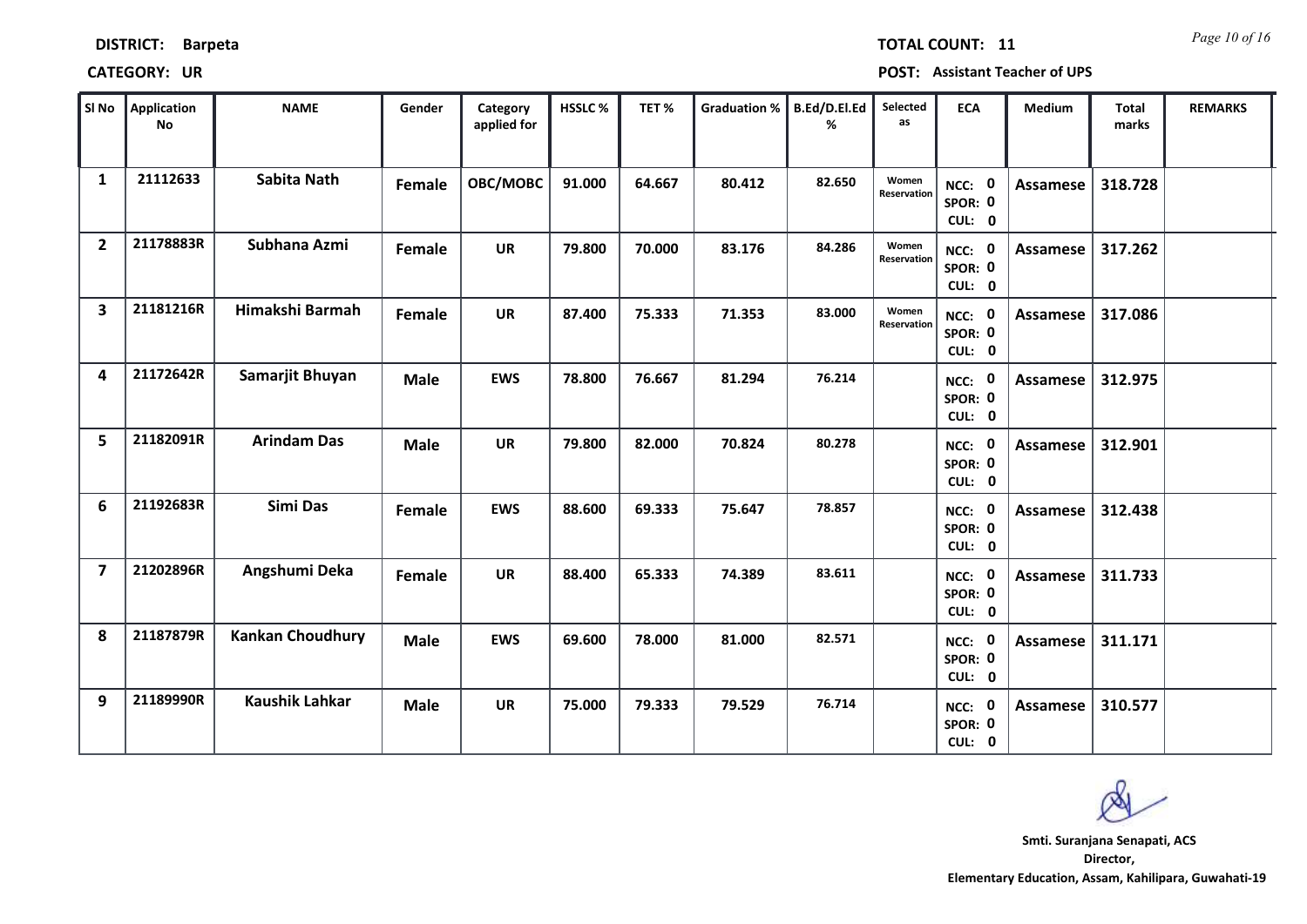*Page 11 of 16* **TOTAL COUNT: 11**

**DISTRICT: Barpeta**

**CATEGORY: UR POST: Assistant Teacher of UPS**

| ∥ SI No | Application<br><b>No</b> | <b>NAME</b>    | Gender | Category<br>applied for | HSSLC % | TET %  | Graduation %   B.Ed/D.El.Ed | %      | Selected<br>as | <b>ECA</b>                                | Medium     | <b>Total</b><br>marks | <b>REMARKS</b> |
|---------|--------------------------|----------------|--------|-------------------------|---------|--------|-----------------------------|--------|----------------|-------------------------------------------|------------|-----------------------|----------------|
| 10      | 21180476R                | Sukanya Kalita | Female | <b>UR</b>               | 78.600  | 74.667 | 73.824                      | 83.000 |                | $\mathbf{0}$<br>NCC:<br>SPOR: 0<br>CUL: 0 | Assamese l | 310.090               |                |
| 11      | 21167066R                | Jehirul Islam  | Male   | <b>EWS</b>              | 75.200  | 74.667 | 84.529                      | 72.857 |                | $\mathbf{0}$<br>NCC:<br>SPOR: 0<br>CUL: 0 | Assamese   | 307.253               |                |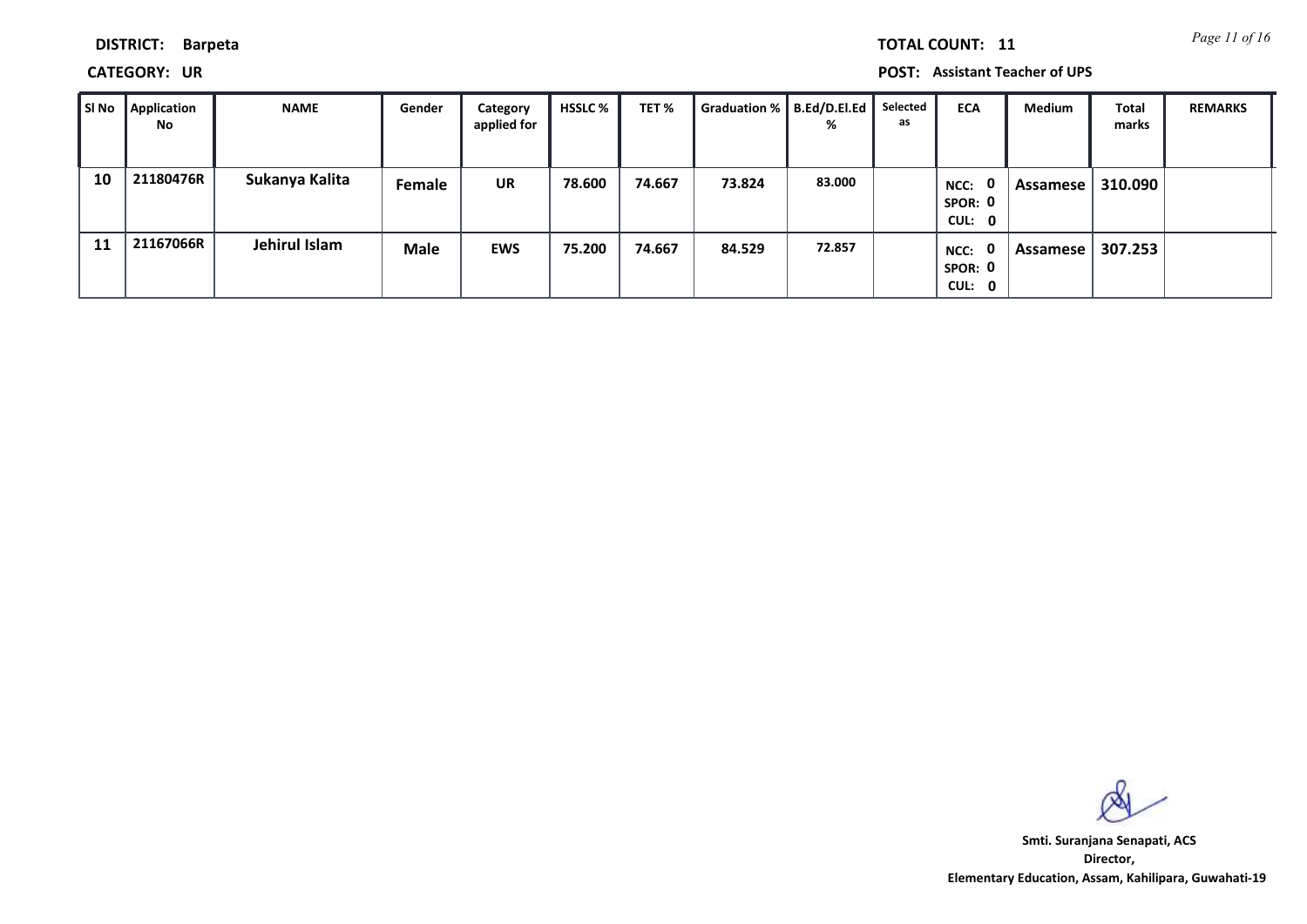| SI No                   | Application<br><b>No</b> | <b>NAME</b>          | Gender      | Category<br>applied for | HSSLC% | TET%   | <b>Graduation %</b> | <b>B.Ed/D.El.Ed</b><br>℅ | Selected<br>as       | <b>ECA</b>                         | Medium          | <b>Total</b><br>marks | <b>REMARKS</b> |
|-------------------------|--------------------------|----------------------|-------------|-------------------------|--------|--------|---------------------|--------------------------|----------------------|------------------------------------|-----------------|-----------------------|----------------|
| $\mathbf{1}$            | 21183638R                | <b>Arnab Biswas</b>  | <b>Male</b> | OBC/MOBC                | 80.200 | 69.333 | 66.103              | 79.333                   |                      | NCC: 0<br>SPOR: 0<br>CUL: 0        | <b>Assamese</b> | 294.969               |                |
| $\overline{2}$          | 21187014R                | Juri Singha          | Female      | OBC/MOBC                | 78.000 | 66.000 | 75.882              | 70.857                   | Women<br>Reservation | NCC: 0<br>SPOR: 0<br>CUL: 0        | <b>Assamese</b> | 290.739               |                |
| $\overline{\mathbf{3}}$ | 21181135R                | Karabi Barman        | Female      | OBC/MOBC                | 70.600 | 61.333 | 73.941              | 84.143                   | Women<br>Reservation | NCC: 0<br>SPOR: 0<br>CUL: 0        | Assamese        | 290.017               |                |
| 4                       | 21212221R                | Anokha Bagh          | Female      | OBC/MOBC                | 70.600 | 70.000 | 71.588              | 74.286                   | Women<br>Reservation | NCC: 0<br>SPOR: 0<br>CUL: 0        | <b>Assamese</b> | 286.474               |                |
| 5                       | 21181534R                | <b>Juti Pathak</b>   | Female      | OBC/MOBC                | 68.400 | 66.667 | 73.588              | 75.857                   |                      | NCC: 0<br>SPOR: 0<br>CUL: 0        | <b>Assamese</b> | 284.512               |                |
| 6                       | 21210764R                | <b>Binoy Chutia</b>  | <b>Male</b> | OBC/MOBC                | 76.800 | 74.000 | 70.200              | 63.313                   |                      | NCC: 0<br>SPOR: 0<br>CUL: 0        | <b>Assamese</b> | 284.313               |                |
| $\overline{\mathbf{z}}$ | 21203815R                | Himadri Barua        | Female      | OBC/MOBC                | 81.200 | 56.667 | 72.882              | 71.850                   |                      | NCC: 0<br>SPOR: 0<br>CUL: 0        | <b>Assamese</b> | 282.599               |                |
| 8                       | 21193707R                | <b>Keshab Saikia</b> | <b>Male</b> | OBC/MOBC                | 63.200 | 70.000 | 81.786              | 66.100                   |                      | <b>NCC: 0</b><br>SPOR: 0<br>CUL: 0 | <b>Assamese</b> | 281.086               |                |
| 9                       | 21172104R                | <b>Rupam Saha</b>    | <b>Male</b> | OBC/MOBC                | 73.600 | 58.667 | 67.588              | 81.111                   |                      | NCC: 0<br>SPOR: 0<br>CUL: 0        | <b>Assamese</b> | 280.966               |                |

**CATEGORY: OBC/MOBC POST: Science Teacher of UPS**

**DISTRICT: Barpeta**

*Page 12 of 16* **TOTAL COUNT: 9**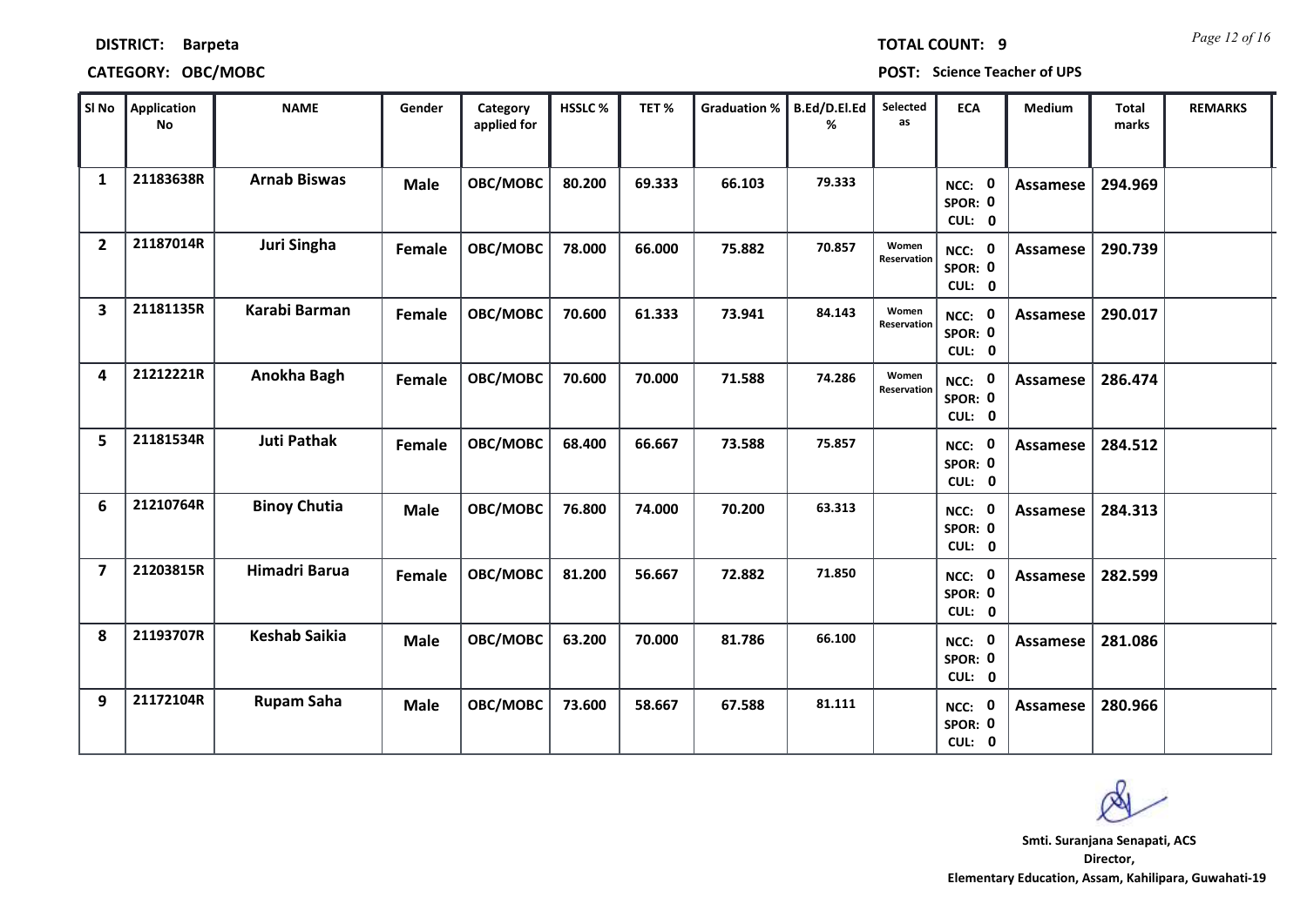*Page 13 of 16* **TOTAL COUNT: 2**

**DISTRICT: Barpeta**

**CATEGORY: PwD POST: Science Teacher of UPS**

| SI No | <b>Application</b><br><b>No</b> | <b>NAME</b>     | Gender      | Category<br>applied for | <b>HSSLC</b> % | TET %  | <b>Graduation %</b> | B.Ed/D.El.Ed<br>% | Selected<br>as              | <b>ECA</b>                     | <b>Medium</b> | <b>Total</b><br>marks | <b>REMARKS</b>         |
|-------|---------------------------------|-----------------|-------------|-------------------------|----------------|--------|---------------------|-------------------|-----------------------------|--------------------------------|---------------|-----------------------|------------------------|
|       | 21206354R                       | Abul Kalam Azad | <b>Male</b> | <b>UR</b><br>PwD        | 55.600         | 62.000 | 62.923              | 78.200            |                             | 0<br>NCC:<br>SPOR: 0<br>CUL: 0 | Assamese      | 258.723               | <b>PwD</b><br>Withheld |
|       | 21188006R                       | Abida Bhuyan    | Female      | <b>UR</b><br>PwD        | 65.800         | 63.333 | 47.222              | 72.286            | Women<br><b>Reservation</b> | NCC: 0<br>SPOR: 0<br>CUL: 0    | Assamese      | 248.641               | <b>PwD</b><br>Withheld |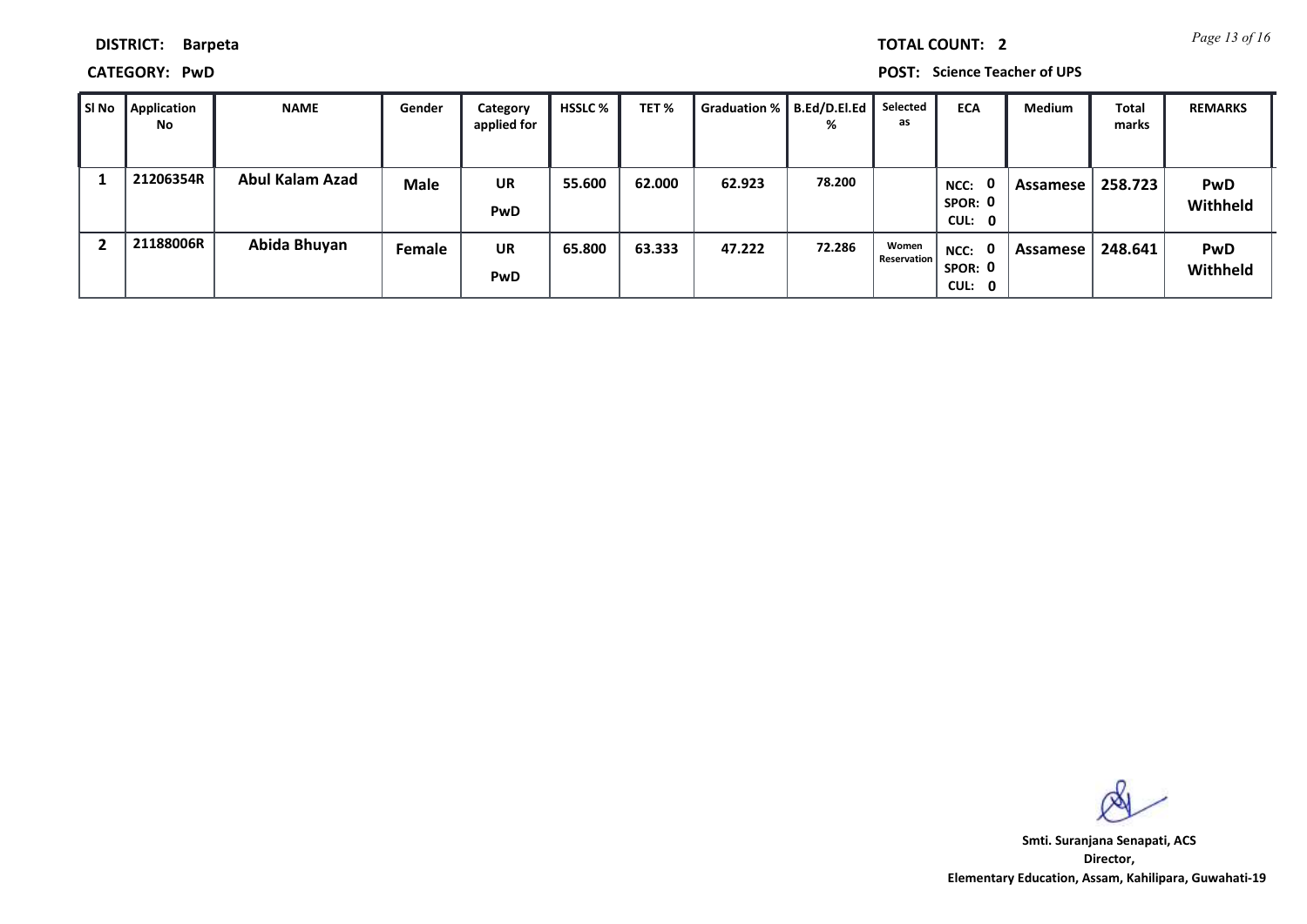| <b>TOTAL COUNT:</b> |  |
|---------------------|--|
|                     |  |

**DISTRICT: Barpeta**

**CATEGORY: SC POST: Science Teacher of UPS**

| SI No | <b>Application</b><br>No | <b>NAME</b>           | Gender        | Category<br>applied for | <b>HSSLC %</b> | TET%   | Graduation %   B.Ed/D.El.Ed | %      | Selected<br>as       | <b>ECA</b>                       | <b>Medium</b> | <b>Total</b><br>marks | <b>REMARKS</b> |
|-------|--------------------------|-----------------------|---------------|-------------------------|----------------|--------|-----------------------------|--------|----------------------|----------------------------------|---------------|-----------------------|----------------|
|       | 21179438R                | Juri Deka             | <b>Female</b> | <b>SC</b>               | 70.600         | 66.000 | 75.647                      | 79.857 | Women<br>Reservation | NCC: 0<br>SPOR: 0<br>CUL: 0      | Assamese      | 292.104               |                |
| 2     | 21188491R                | <b>Amit Kumar Das</b> | <b>Male</b>   | <b>SC</b>               | 76.800         | 72.667 | 62.529                      | 77.643 |                      | - 0<br>NCC:<br>SPOR: 0<br>CUL: 0 | Assamese      | 289.639               |                |
| 3     | 21187988R                | <b>Mridusmita Das</b> | Female        | <b>SC</b>               | 74.200         | 69.333 | 60.000                      | 80.778 |                      | 0<br>NCC:<br>SPOR: 0<br>CUL: 0   | Assamese      | 284.311               |                |

**Director, Elementary Education, Assam, Kahilipara, Guwahati-19 Smti. Suranjana Senapati, ACS**

**3** *Page 14 of 16*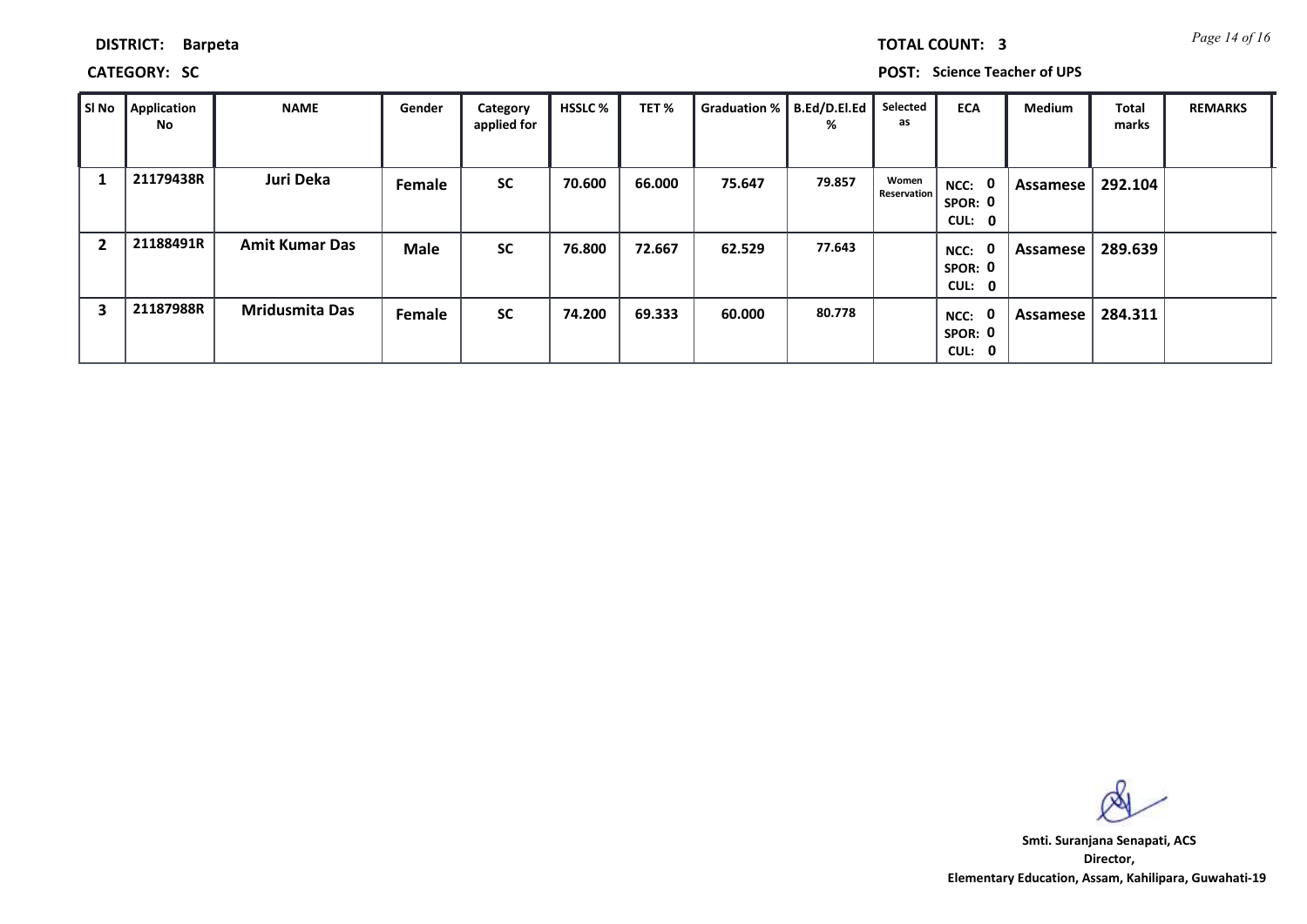*Page 15 of 16* **TOTAL COUNT: 1**

**DISTRICT: Barpeta**

**CATEGORY: STP POST: Science Teacher of UPS**

| SI No Application<br>No | <b>NAME</b>         | Gender | Category<br>applied for | <b>HSSLC</b> % | TET %  | Graduation %   B.Ed/D.El.Ed   Selected | %      | as | <b>ECA</b>                       | Medium     | Total<br>marks | <b>REMARKS</b> |
|-------------------------|---------------------|--------|-------------------------|----------------|--------|----------------------------------------|--------|----|----------------------------------|------------|----------------|----------------|
| 21181981R               | Anjumani Kherkatary | Female | <b>STP</b>              | 66.600         | 68.000 | 65.118                                 | 78.357 |    | . റ<br>NCC:<br>SPOR: 0<br>CUL: 0 | Assamese I | 278.075        |                |